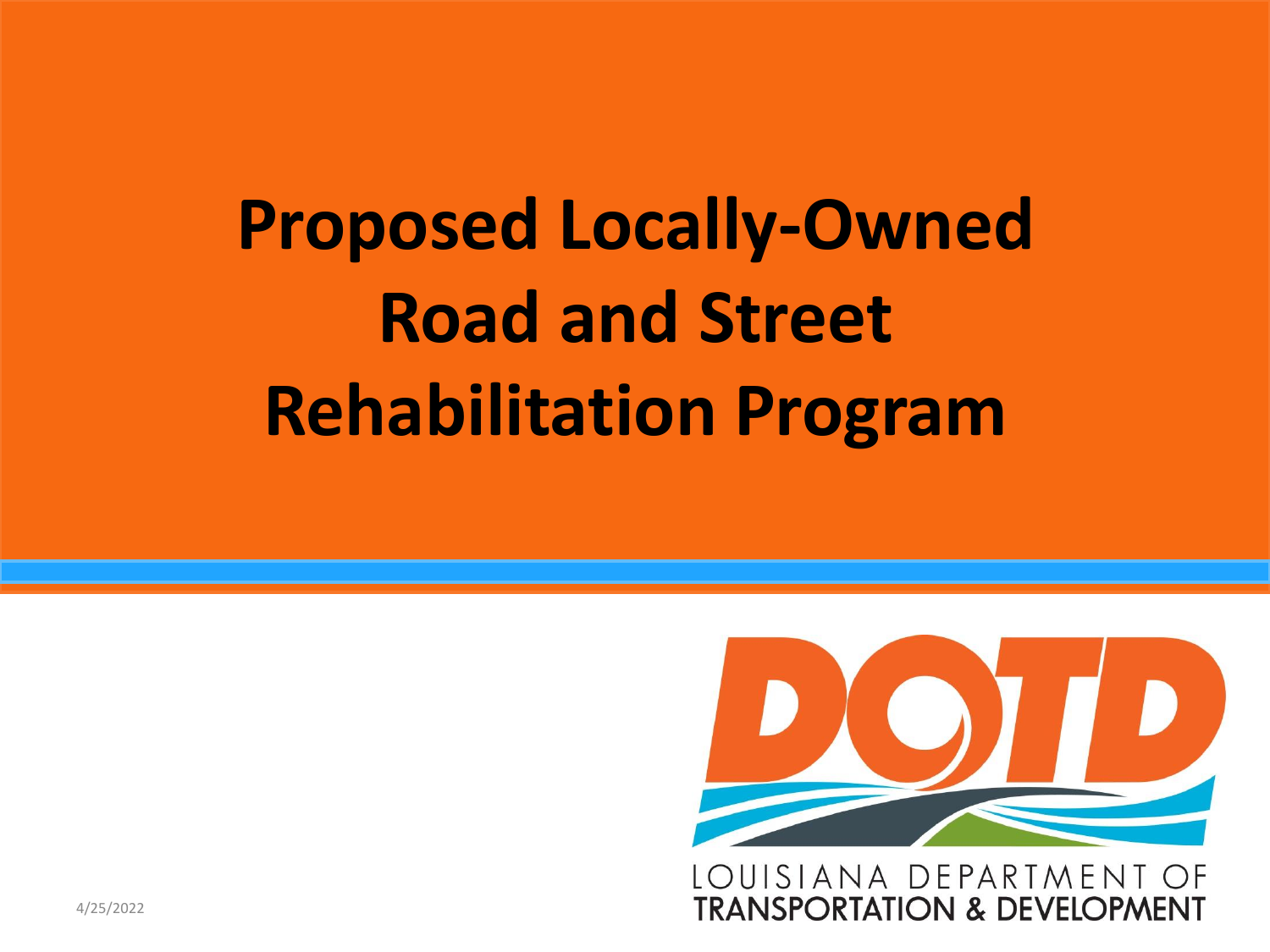

### **Introduction**

- Since 1990, the State has provided assistance to parish governments and a few municipalities for locally-owned roads and streets through the Parish Transportation Fund.
- DOTD also administers federal programs which provide funding for locally-owned road and street improvements.

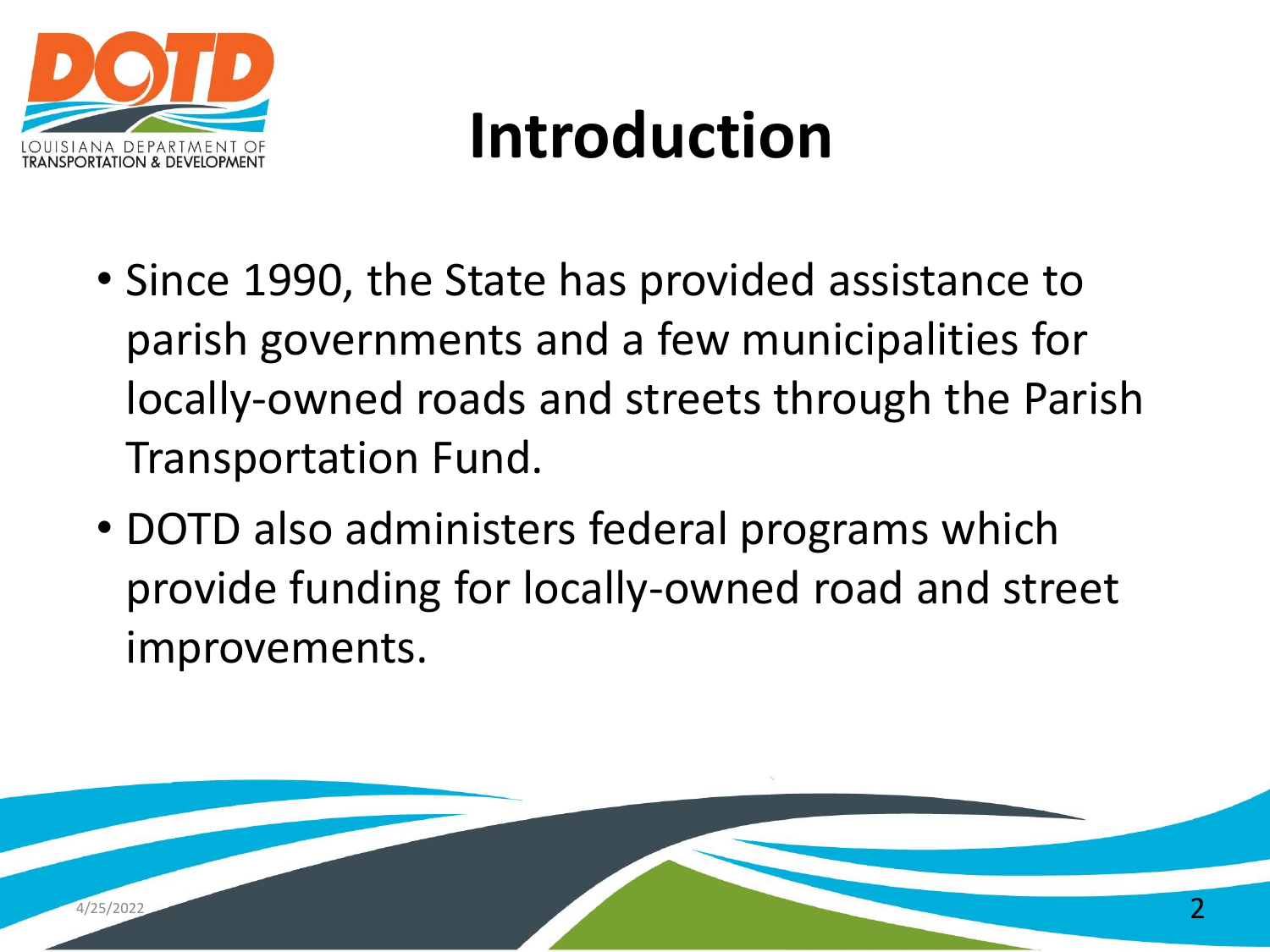

Current Louisiana Statewide Transportation Plan

- –Adopted in 2015
- –Calls for the creation of a new program for the rehabilitation of parish and municipal roads and streets
- –\$30 million per year is desirable

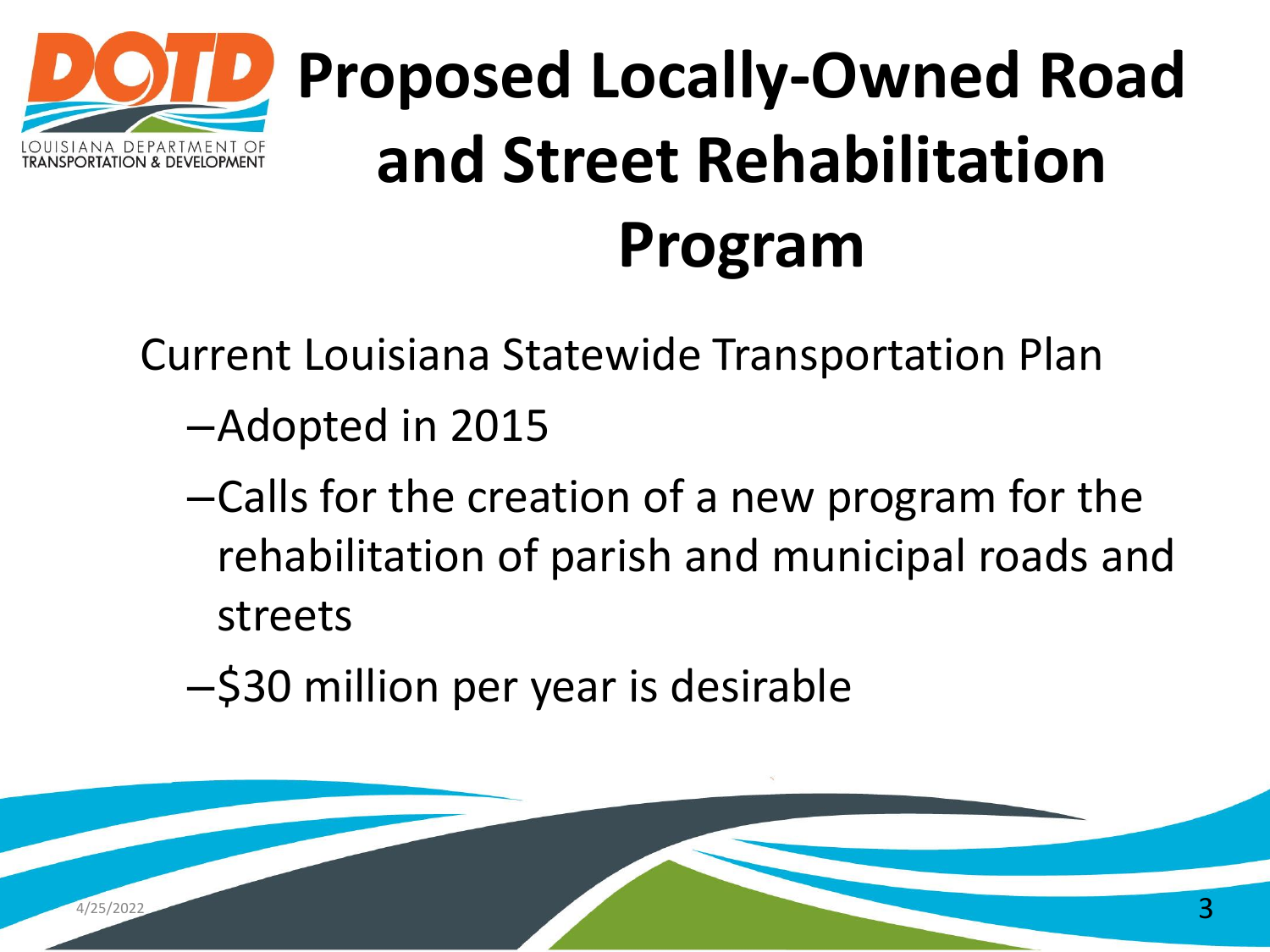

This proposed program *will only be implemented if*  additional resources, sufficient to address state highway needs, are dedicated to transportation and appropriated to the DOTD by the Louisiana Legislature.

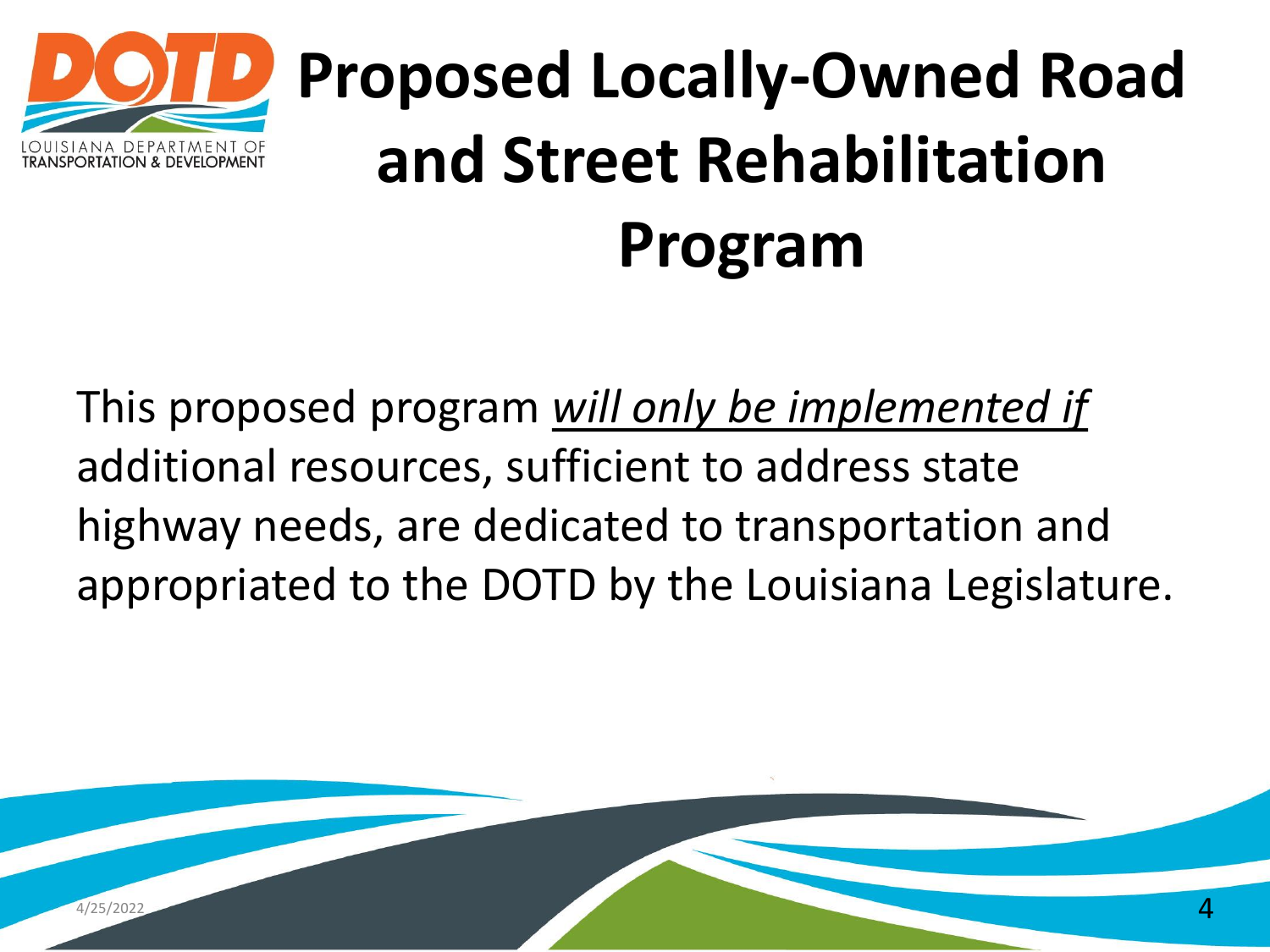

- Again, this program is not currently funded.
- It's a program we would like to implement.
- The following slides provide an overview of what DOTD will implement if sufficient state funding is provided.

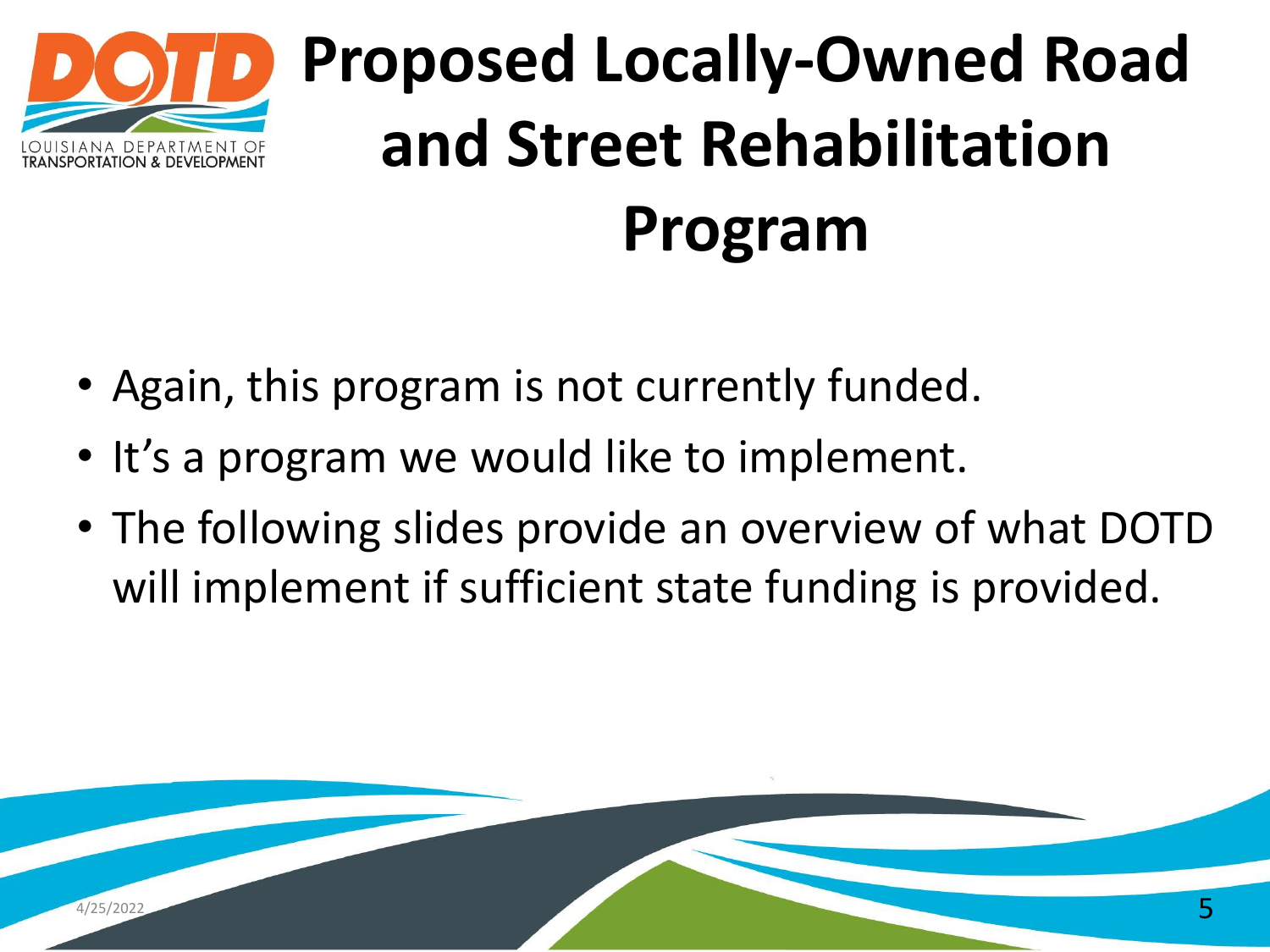

# **Public Road Mileage in Louisiana**

- State owns approximately 27%
- Local Governments own approximately 73%
	- –46,609 Miles (Total locally-owned mileage including both parish- and municipal-owned roads and streets)
	- –3,218 Miles (Federal-Aid Eligible Mileage)
	- –7,360 Miles (Unpaved Mileage)

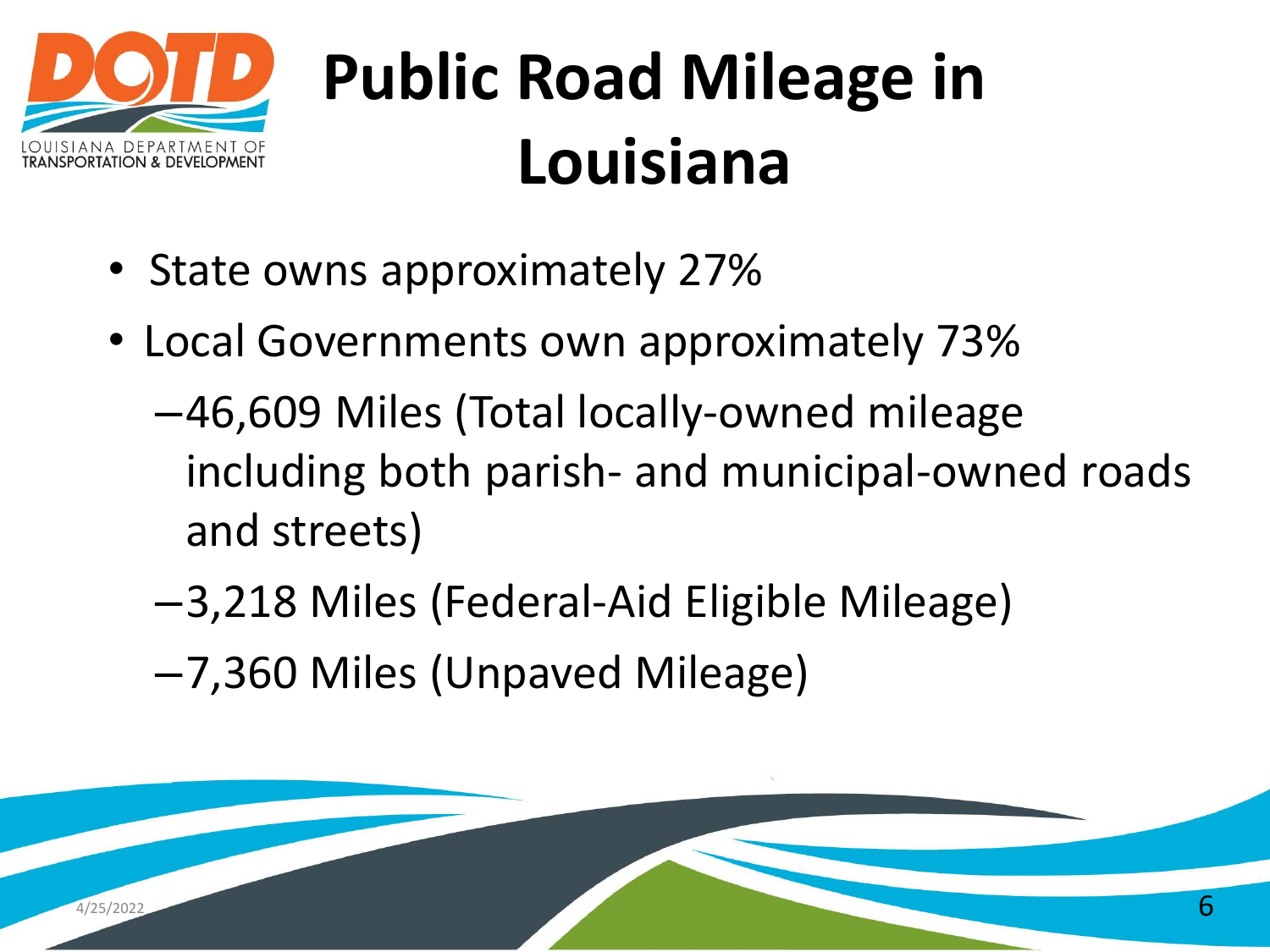

- Any Non-State Public Road or Street, Paved or Unpaved, is eligible for the Program
- State Funded Program
	- –Shall not be used as a match for, or combined with, federal funds
- Basic Road and Street Maintenance Program

–Must meet minimum state requirements

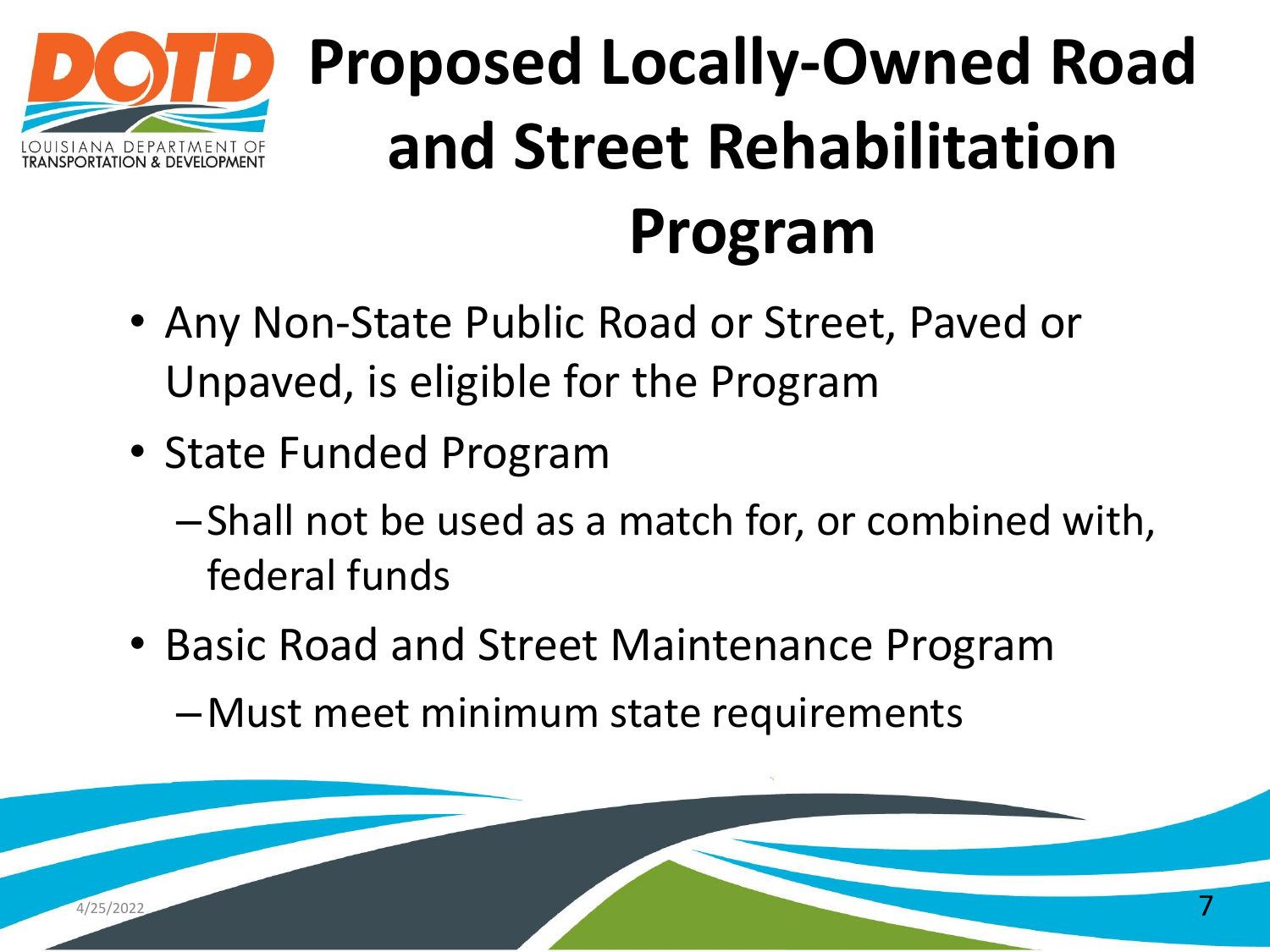

### **Basic Road and Street Maintenance Program**

- Every entity needs an organized, methodical approach to road and street maintenance to efficiently and effectively use the resources available.
- The State needs some assurance that local governments have a basic maintenance program in place to reasonably care for road and street improvements prior to providing financial assistance for such improvements.

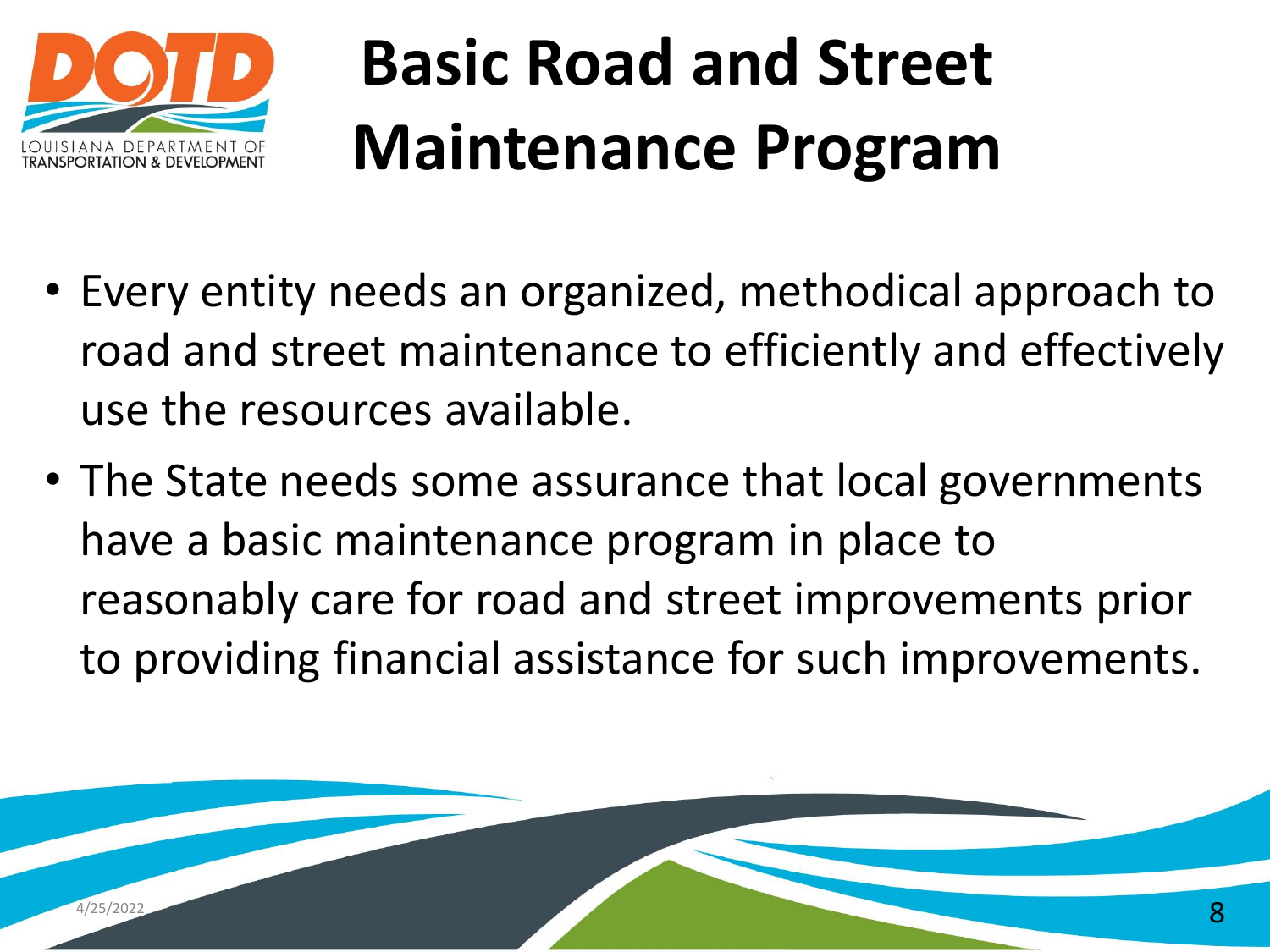

# **Basic Road and Street Maintenance Program**

Six (6) Fundamental Components:

- 1. Asset Inventory
- 2. Periodic Condition Assessment
- 3. Fundamental Maintenance Activities
- 4. Complaint Policy
- 5. Resource Allocation Process
- 6. Record Keeping and Reporting

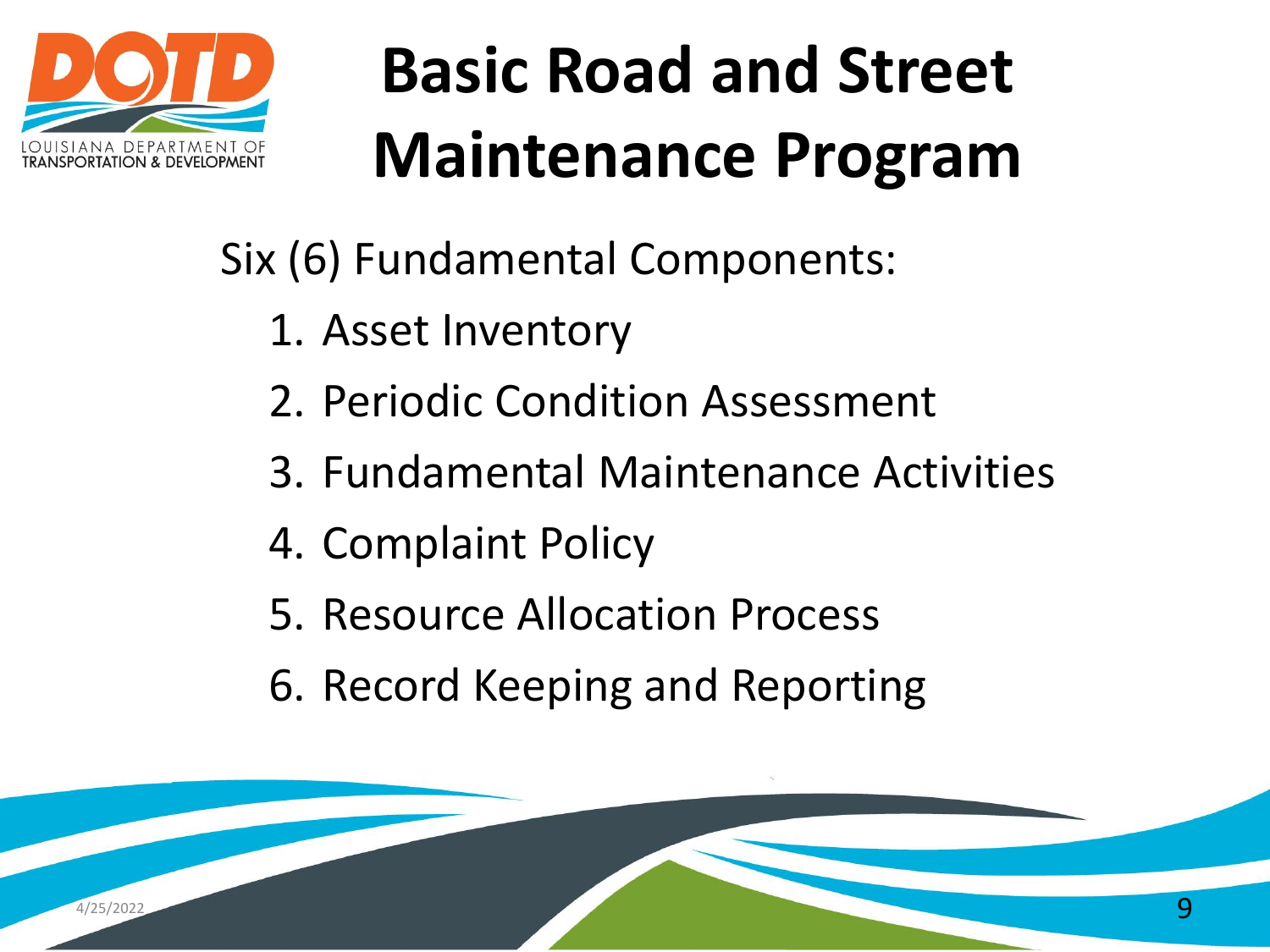

# **Allowable Scope of Work**

Rehabilitate Locally-Owned Roads and Streets

- –Pavement Rehabilitation
- –Pavement Marking Replacement
- –Replacement of Existing and/or Adding New Signs and Guardrails

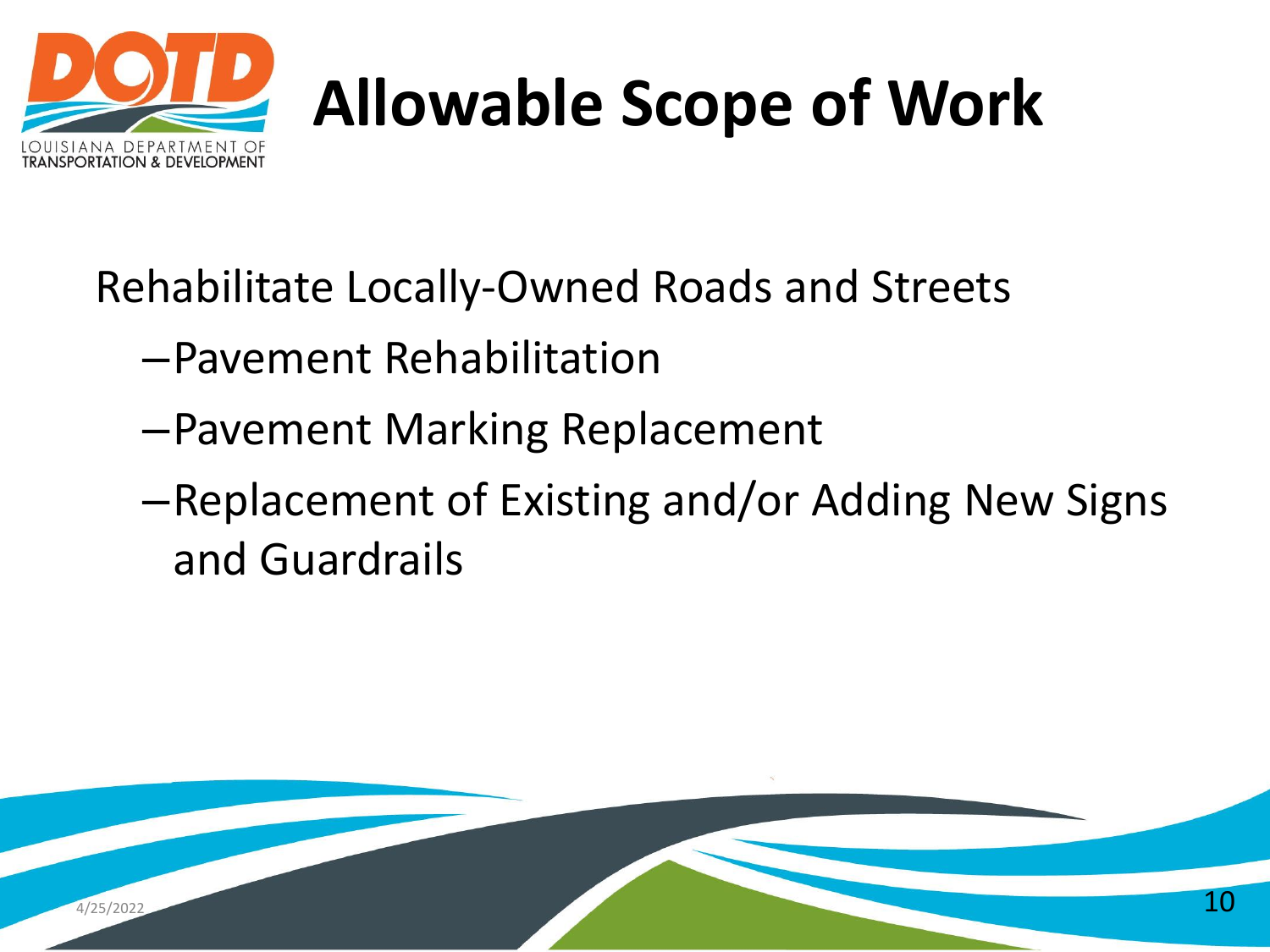

# **NOT Allowed in the Scope of Work**

Projects that require the following will not be approved:

- –Right-of-Way Acquisition
- –Utility Relocation
- –Roadway Realignment or Extension
- –Relocating or Enclosing Roadside Drainage
- –Expands Capacity

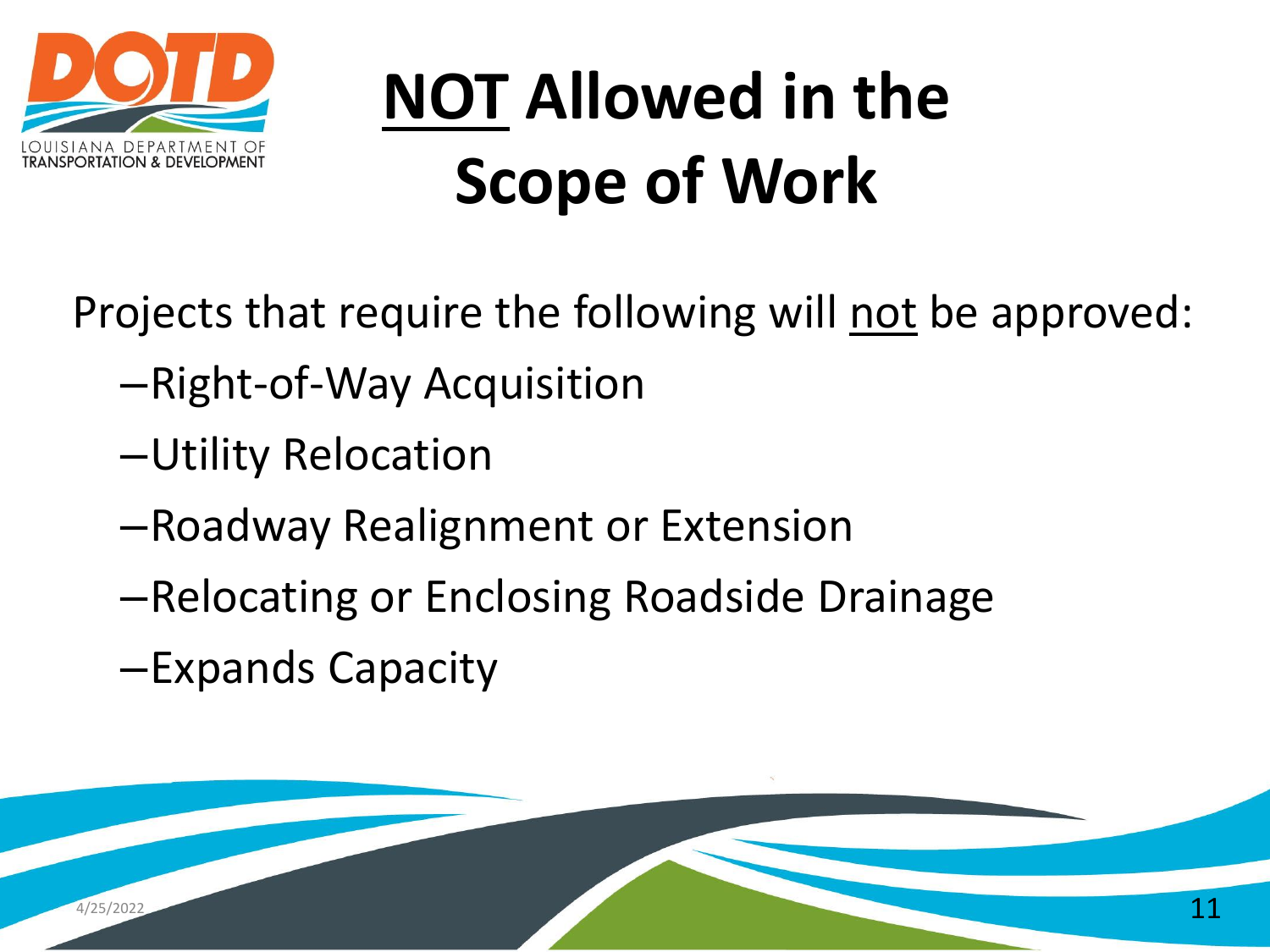

## **Match Requirements**

- Base Amount with Basic Road and Street Maintenance Program
	- 60% Locally-Owned Road and Street Rehabilitation Program with a 40% Local Match
- Entity's match can be further reduced through each of the following incentives:
	- Local Safety Program
	- Local Transportation Plan
	- Road Transfer Program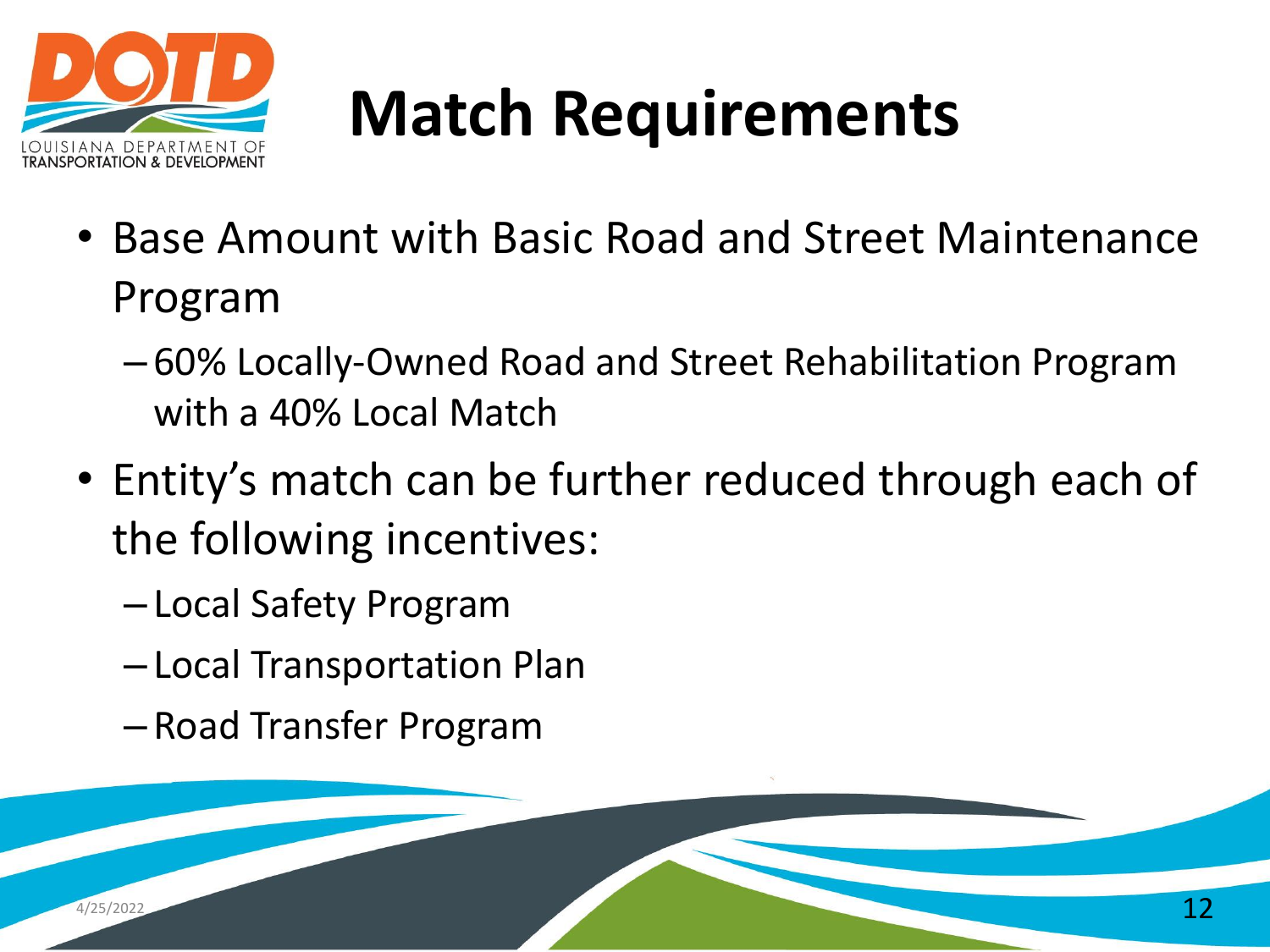

# **Local Safety Program**

- Local Safety Program
	- –An effort to increase local government participation in traffic safety
	- –Reduces match requirements by 10% by establishing a safety program that meets minimum state requirements
	- –Must be officially adopted by the governing council (i.e. Parish Council, Parish Police Jury, City, Town or Village Council)

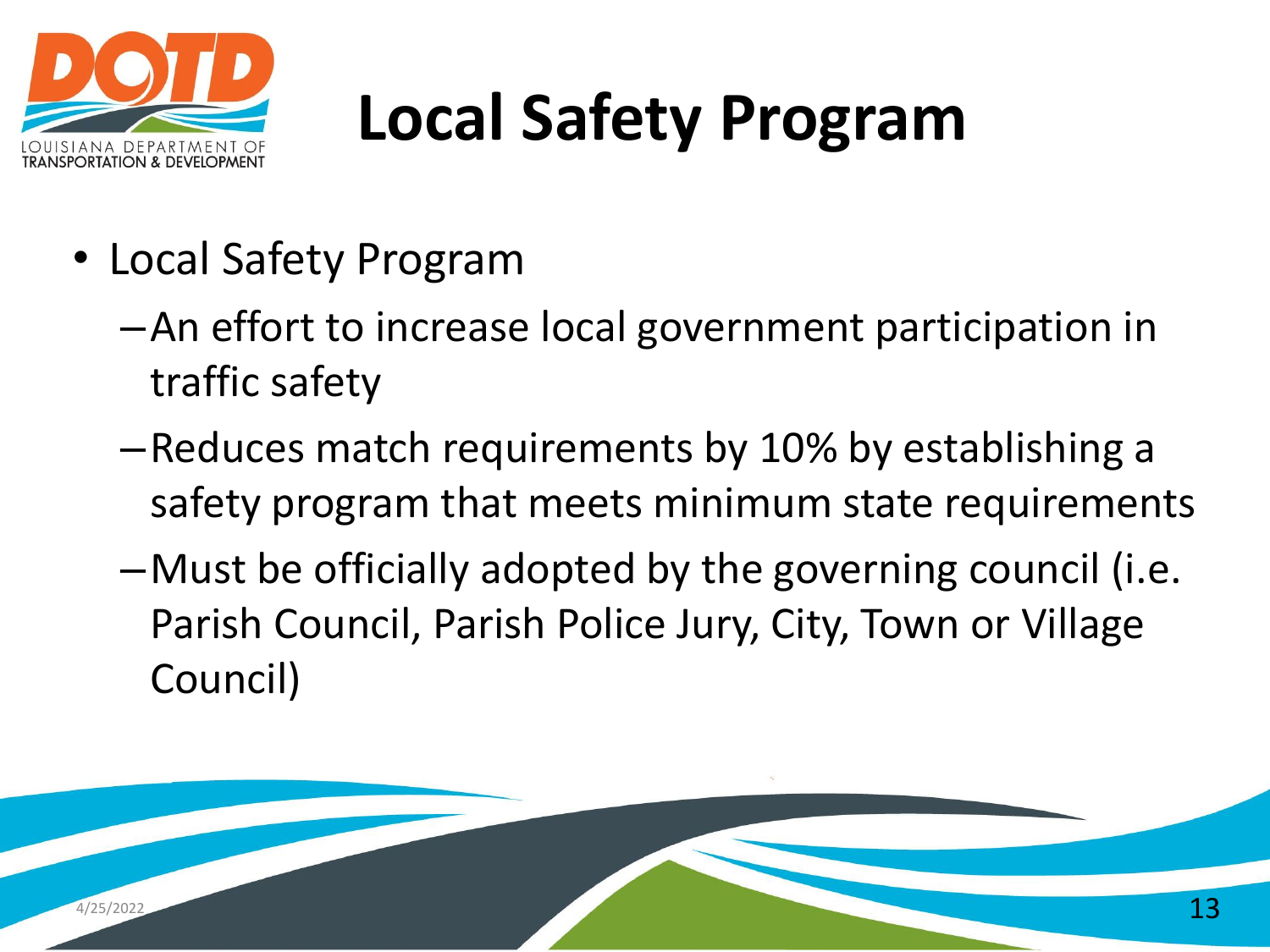

# **Local Transportation Plan**

- Local Transportation Plan
	- –A transportation plan is intended to guide community development so that investments are properly coordinated.
	- –Reduces match requirements by 10% by developing and periodically updating a local transportation plan that meets minimum state requirements
	- –Must be officially adopted by the governing council (i.e. Parish Council, Parish Police Jury, City, Town or Village Council)

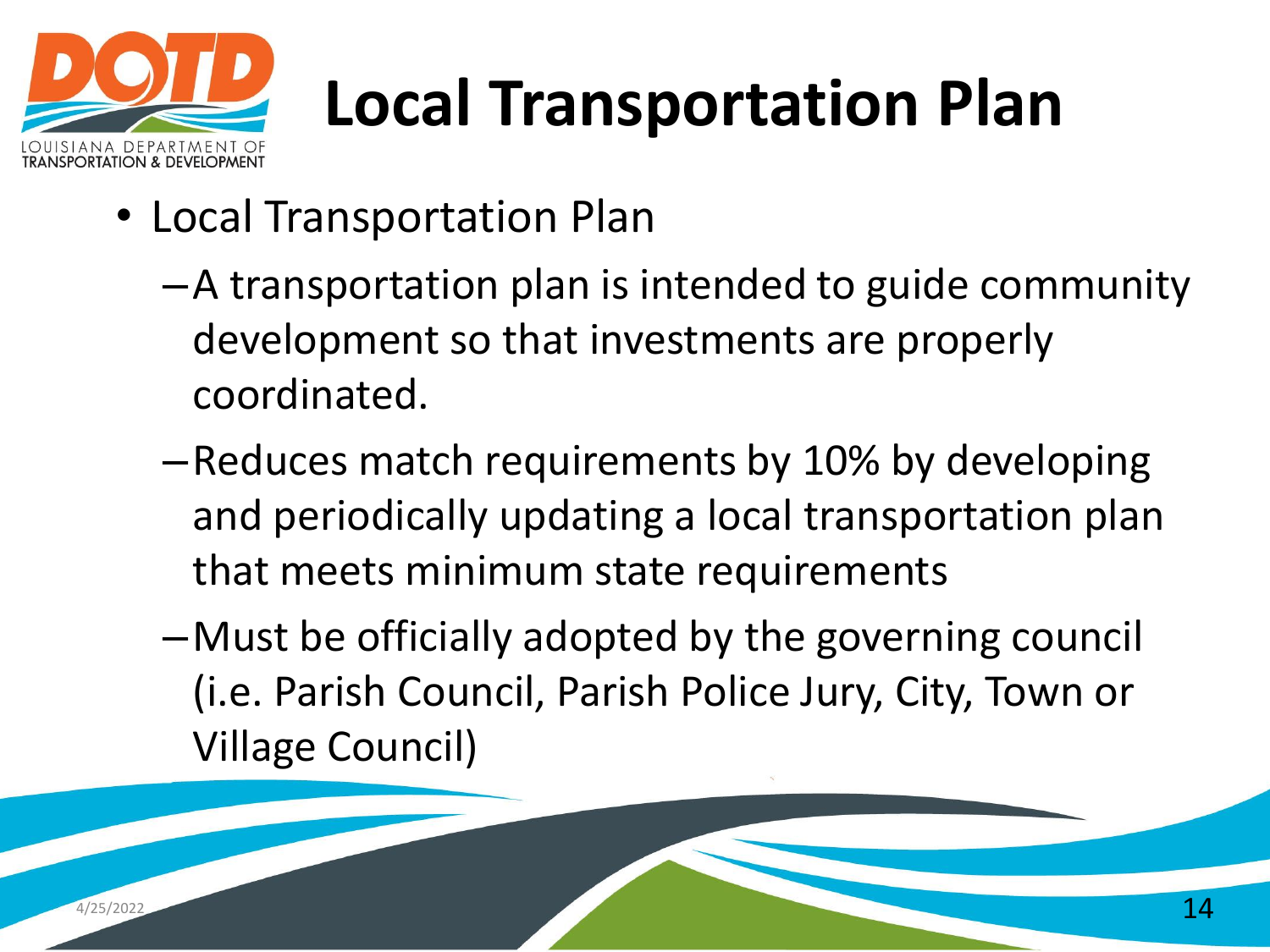

# **Road Transfer Program**

- Road Transfer Program
	- –Reduces match requirements by 10% by accepting ownership of all roads eligible under the Road Transfer Program
	- –Information on the Road Transfer Program may be obtained from the DOTD website.
	- –Road Transfer credits may be used as a local match for those entities who choose to participate in the Road Transfer Program.

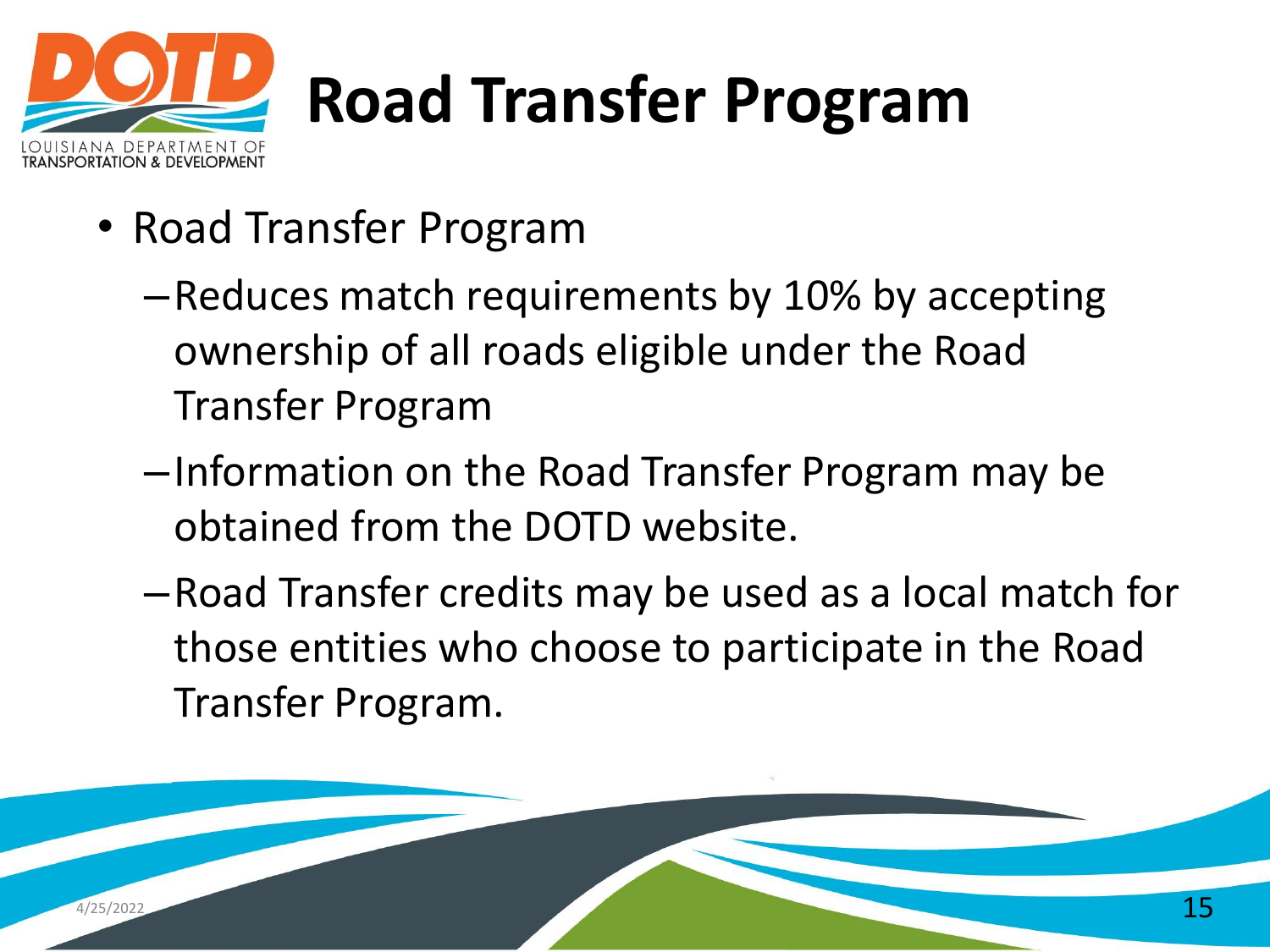

### **Incentives**

If a parish or municipality achieves all 3 incentives, the Locally-Owned Road and Street Rehabilitation Program will provide 90% of the project funding with the entity providing the remaining 10%.

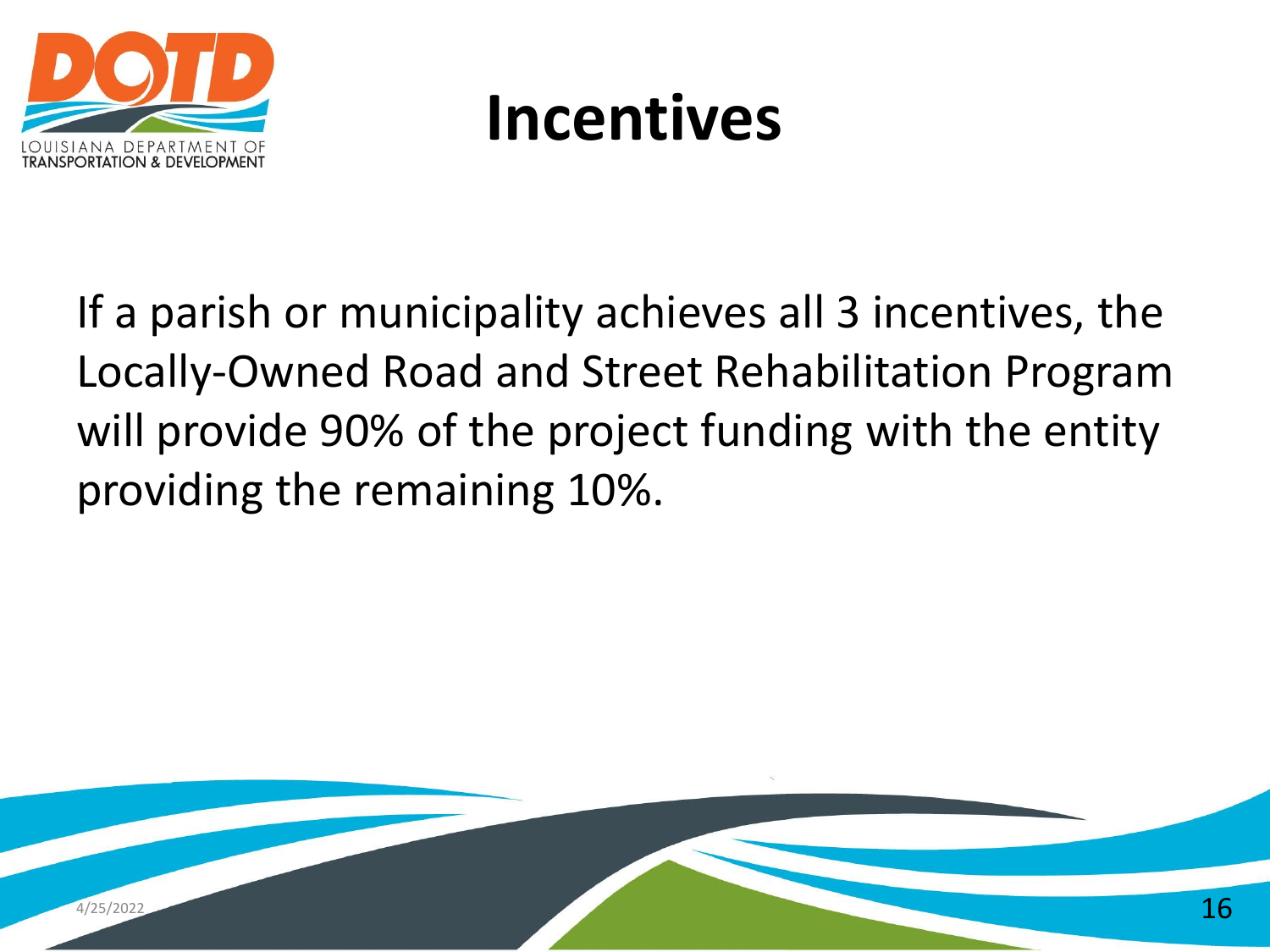

# **Engineering Consultants**

- DOTD will manage the engineering, bidding, and construction of the projects.
- The entity may choose to hire their own consultant for engineering services or perform engineering services "in-house".
	- –Engineering services expenditures shall not count toward the entity's required match nor are they reimbursable.

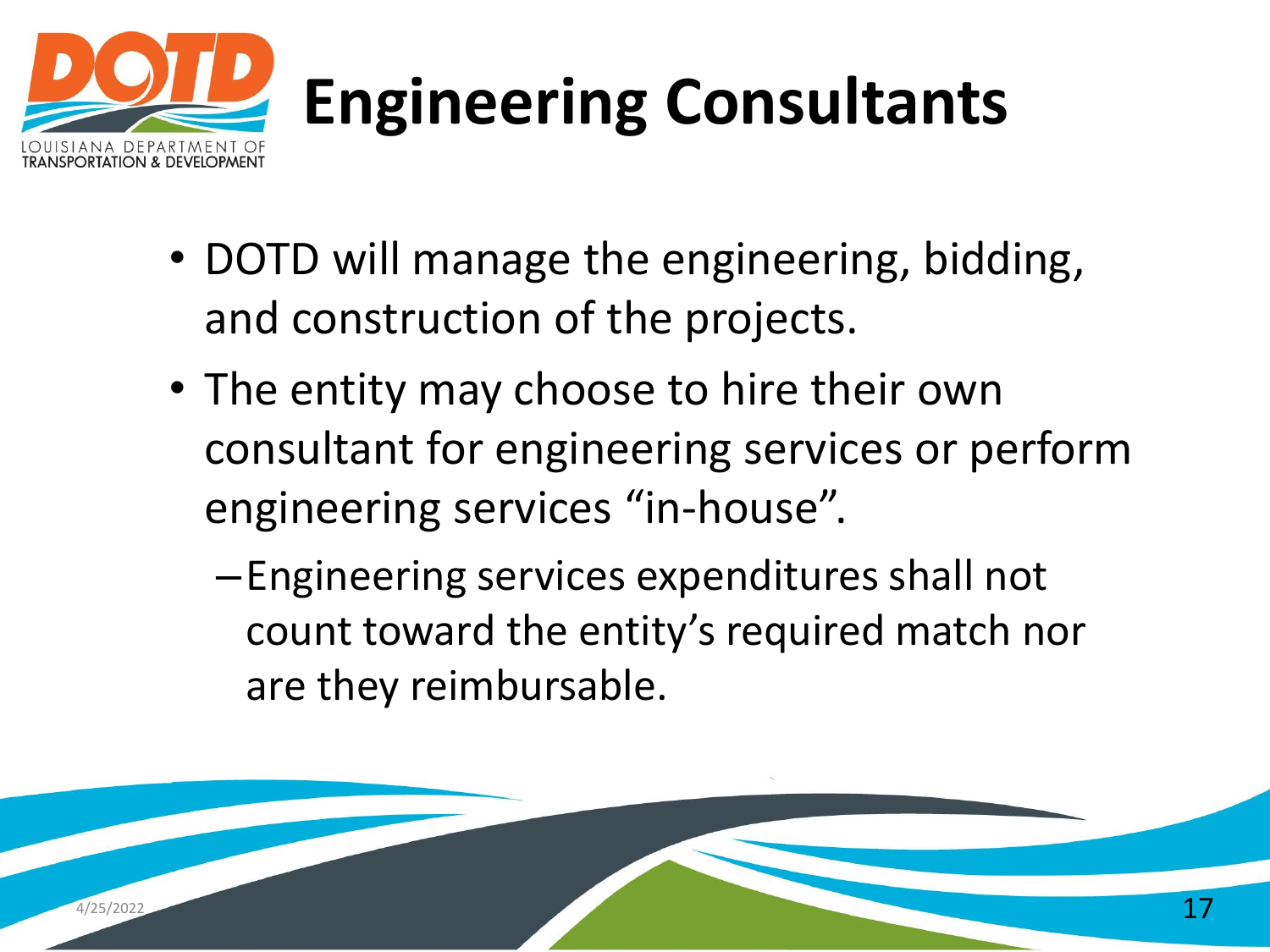

### **Maximum Project Size**

- Maximum allowance for engineering and construction is \$2 million per project –The \$2 million includes the entity's match
- Any cost above the \$2 million limit will be at the expense of the entity

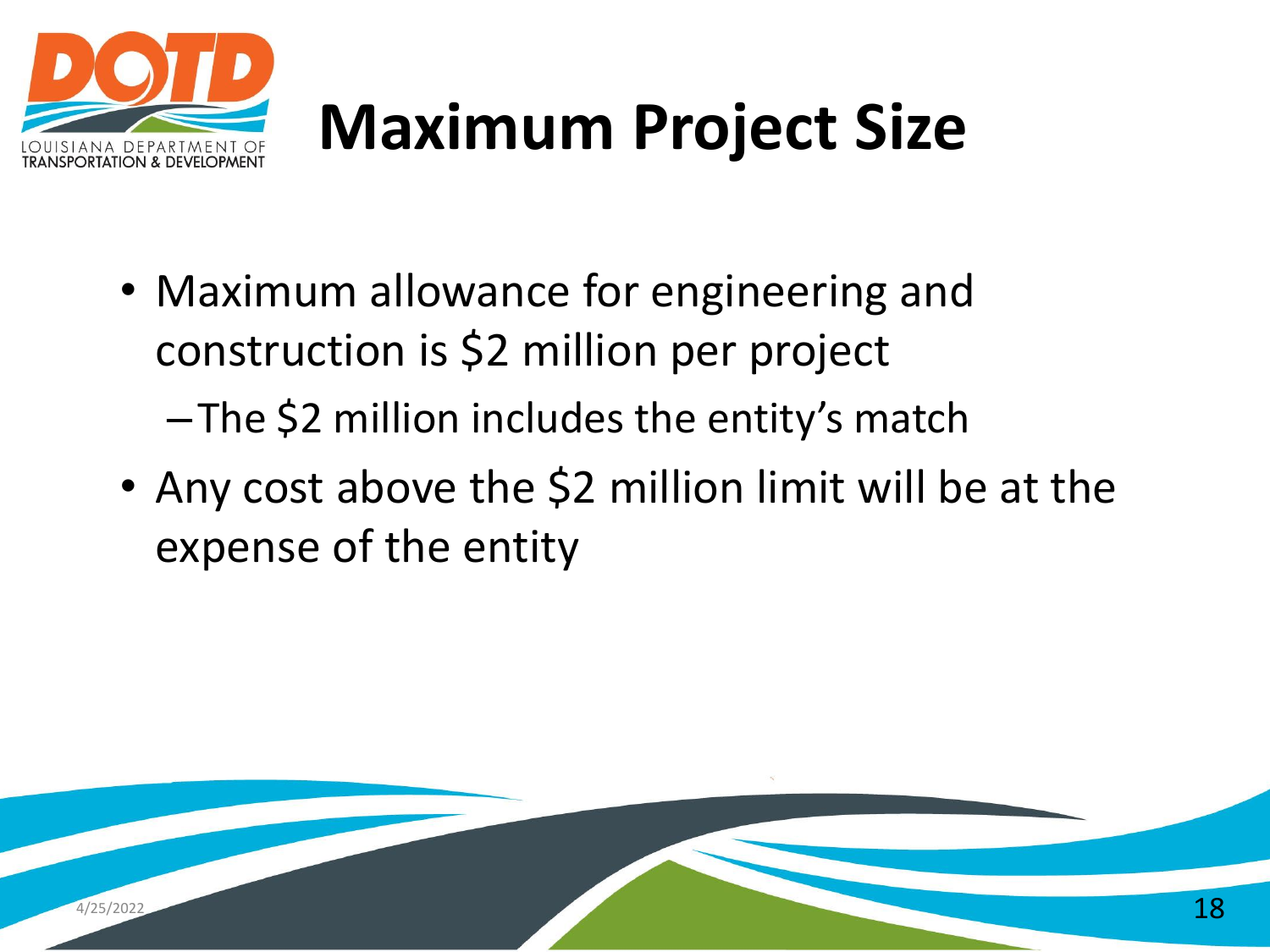

## **Application**

#### Application

- –Basic Applicant Information
- –Program Eligibility Determination
- –Basic Project Information
- –A Project Description
- –A Project Cost Estimate (cost estimate guidance provided)

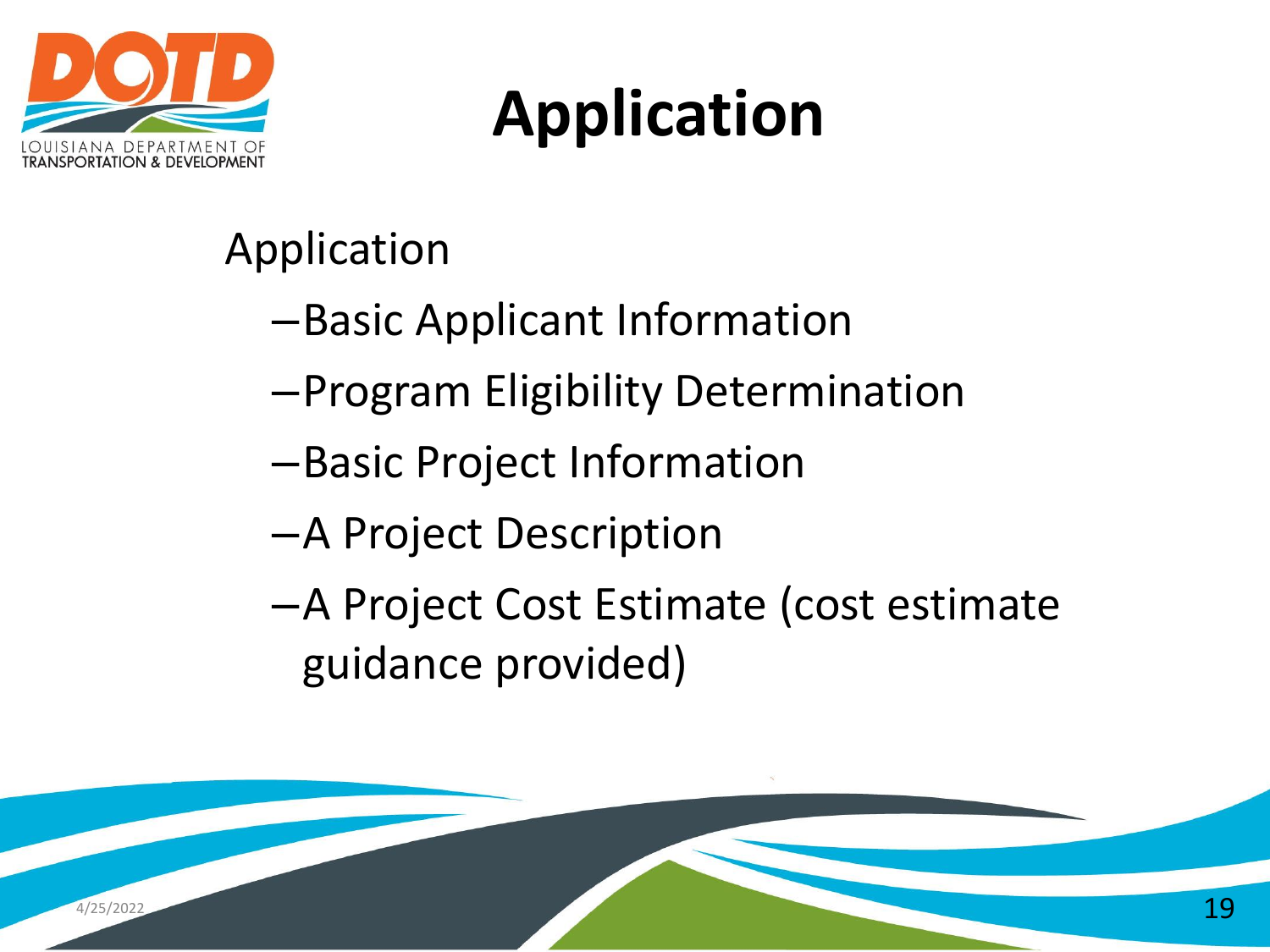

# **Application Procedure**

- Completed applications will be due by May  $1<sup>st</sup>$  of each year
- A project selection team will evaluate the applications
	- –Recommendations will be considered from the DOTD District officials prior to any final selections
	- –All applicants will be notified of the outcome of the selection process prior to any public announcement.
	- –Applications not selected for award in the 1st year will be reconsidered for 2 additional annual selections unless the local entity withdraws the project.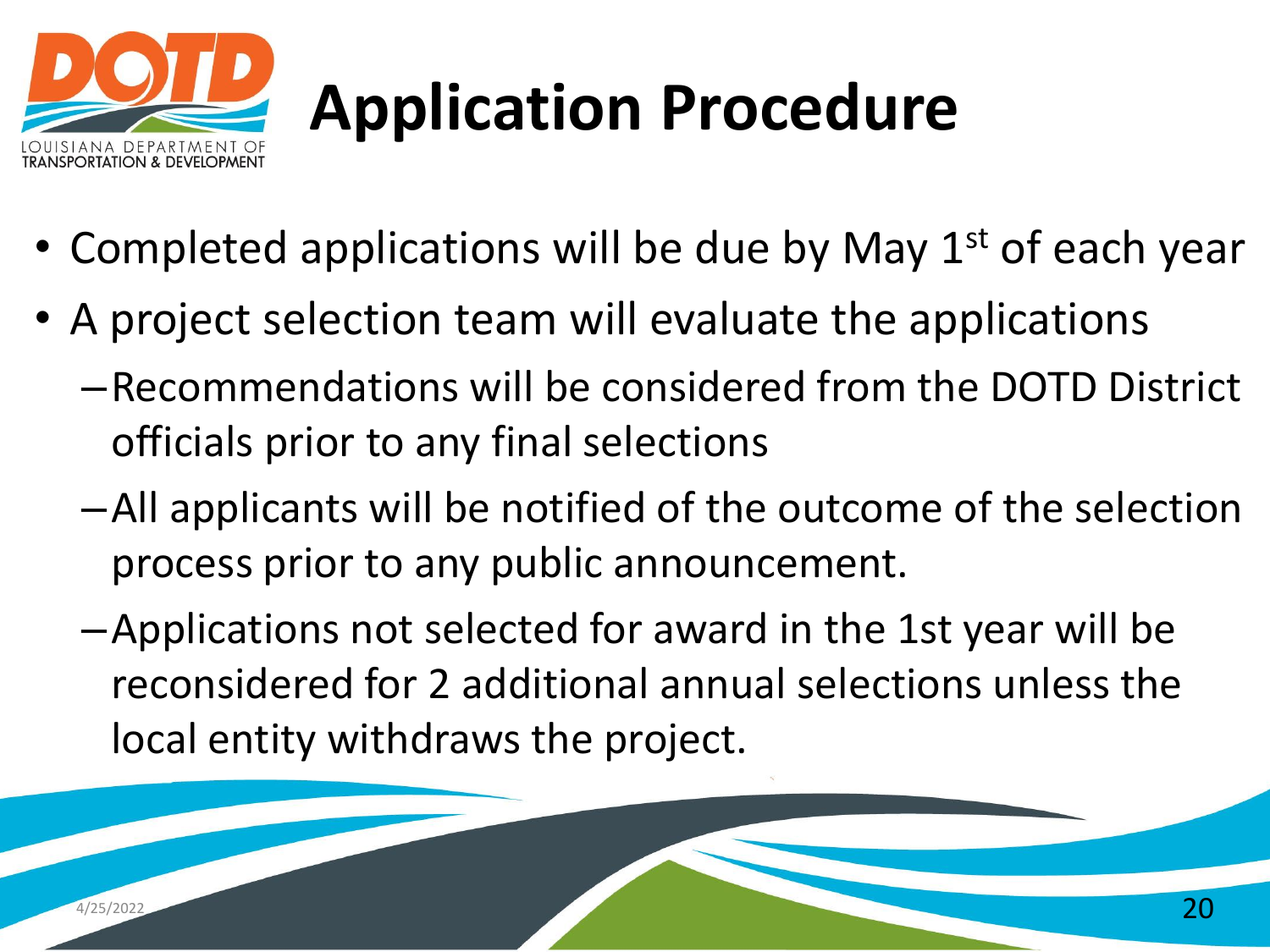

### **Application Procedure**

• Selected projects will be included in the proposed Highway Program for consideration and approval by the State Legislature as required by law.

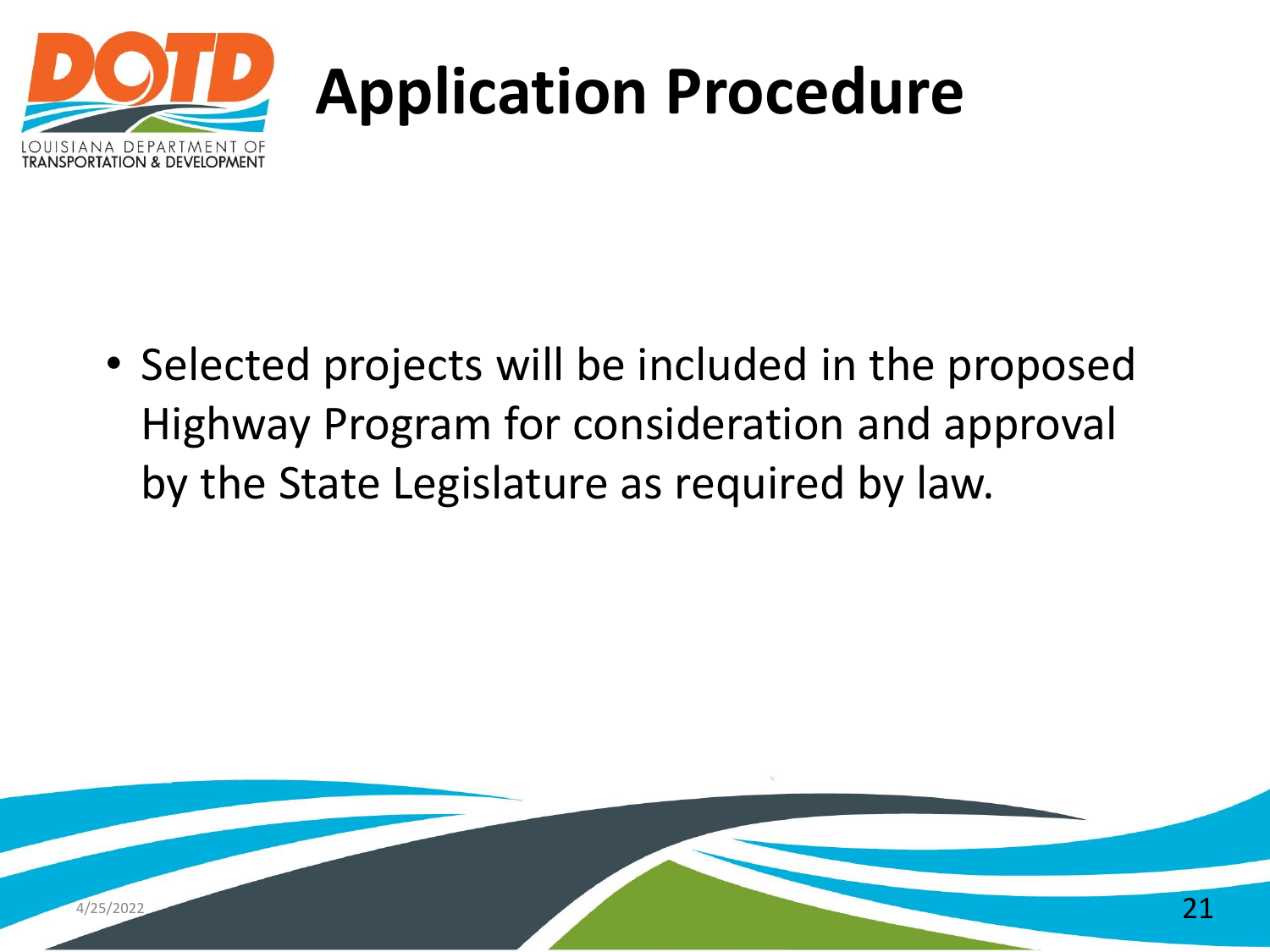

- DOTD will employ 5 primary criteria in the selection of projects under the Locally-Owned Road and Street Rehabilitation Program:
	- –Quality of Application/Project
	- –Incentives
	- –Geographic Location
	- –Magnitude of Locally-Owned Network
	- –Past Program Awards

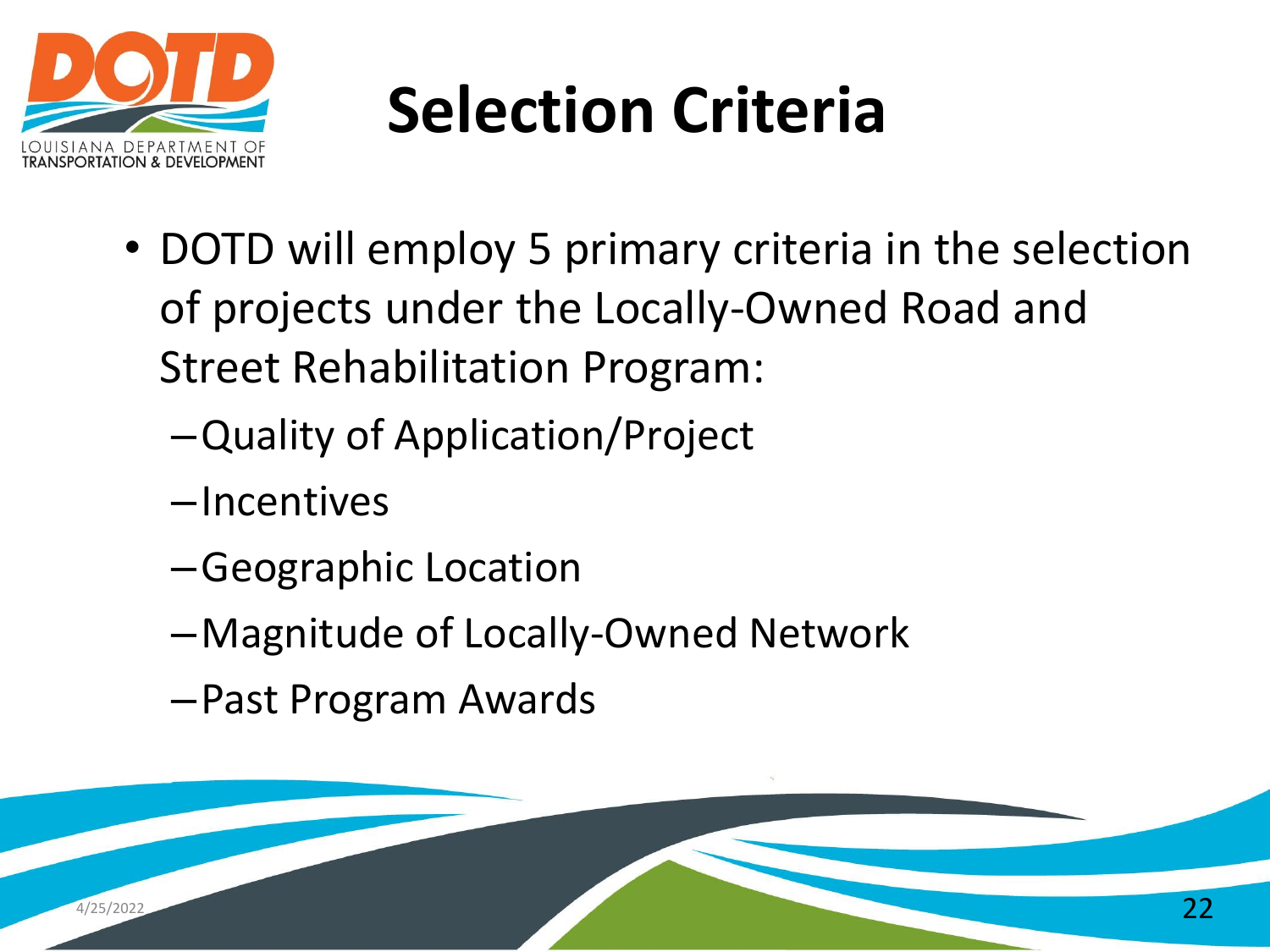

- Quality of Application/Project
	- –Well thought-out, well-defined project with clear objectives
	- –Includes an explanation of the importance of the locallyowned road(s) or street(s) in the local network
- Incentives
	- –The applicant has a local safety program, a local transportation plan, and/or has participated in the Road Transfer Program  $\rightarrow$  indicates entity is trying to help itself

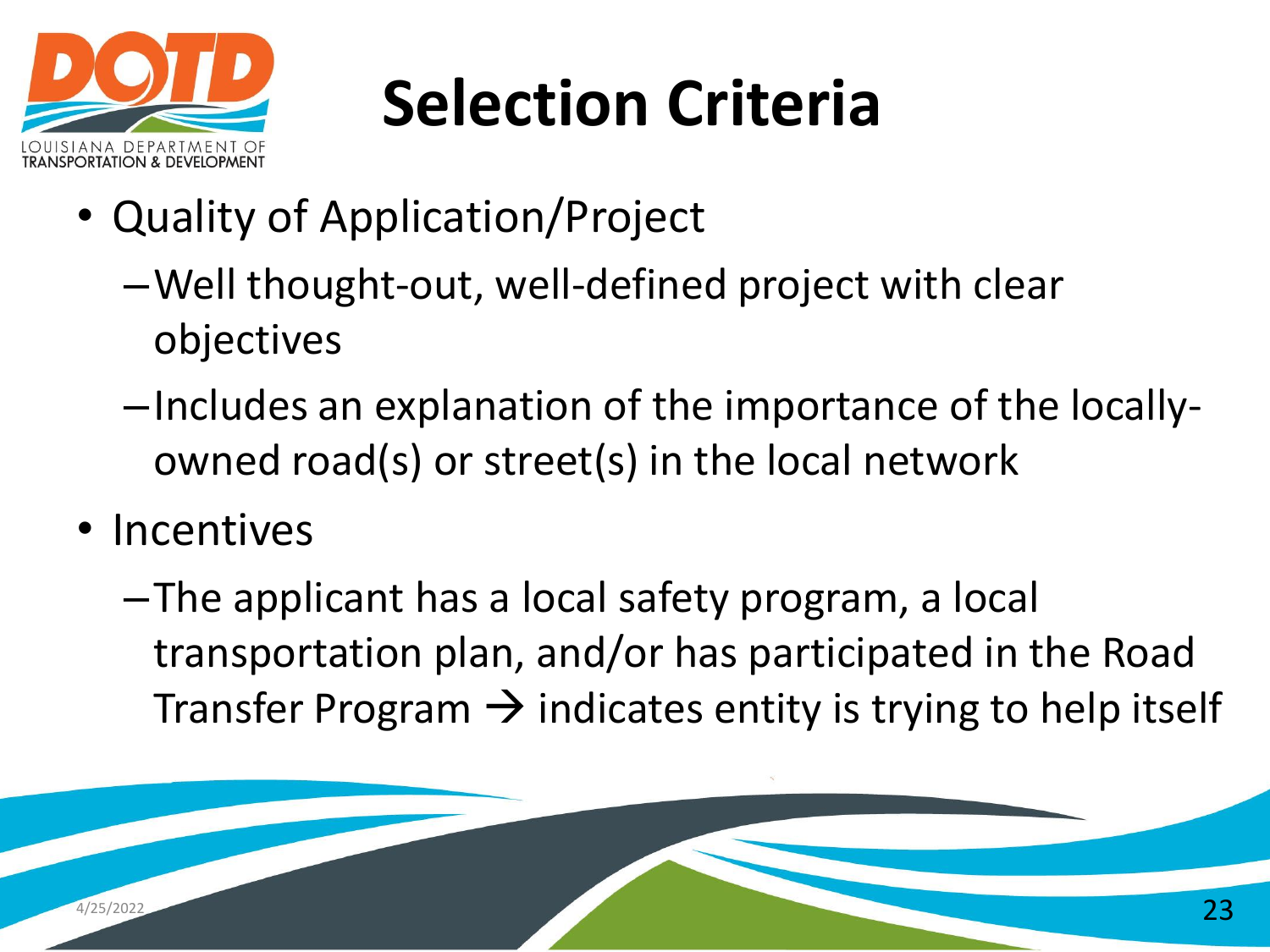

- Geographic Location
	- –The program is statewide
	- –Geographic distribution of projects as well as distribution of projects among incorporated and unincorporated areas
- Magnitude of Locally-Owned Network
	- –The total parish roads and municipal streets within each parish
		- This is one indication of the challenges that local governments within the parish face with respect to routine and capital maintenance.

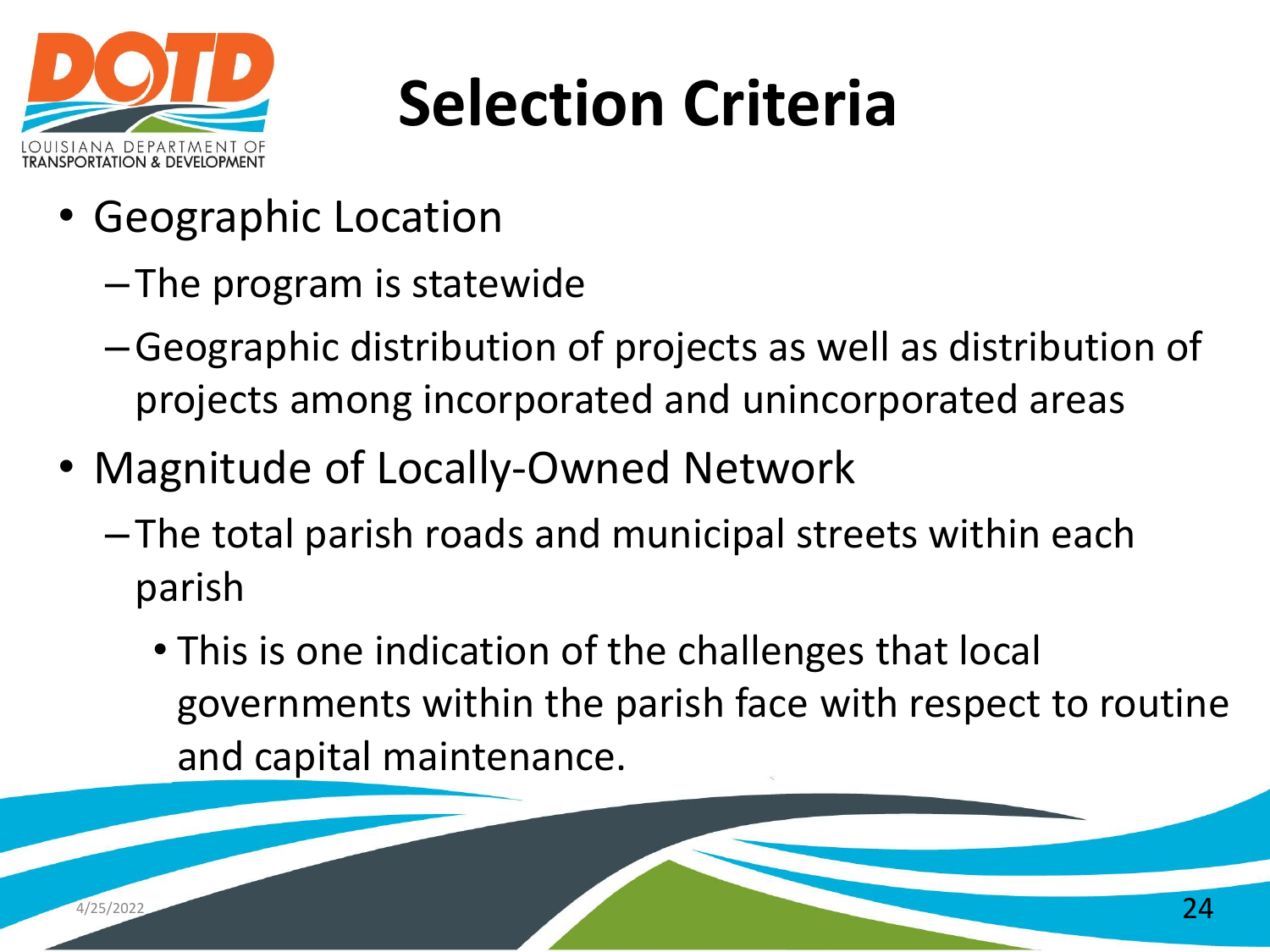

- Past Program Awards
	- –In order to reach as many parishes and municipalities as practicable, whether a parish or municipality has already received one or more awards through this program is an important consideration, but not the only consideration.
	- –**All** local governments are encouraged to submit applications whether or not they have received awards previously.

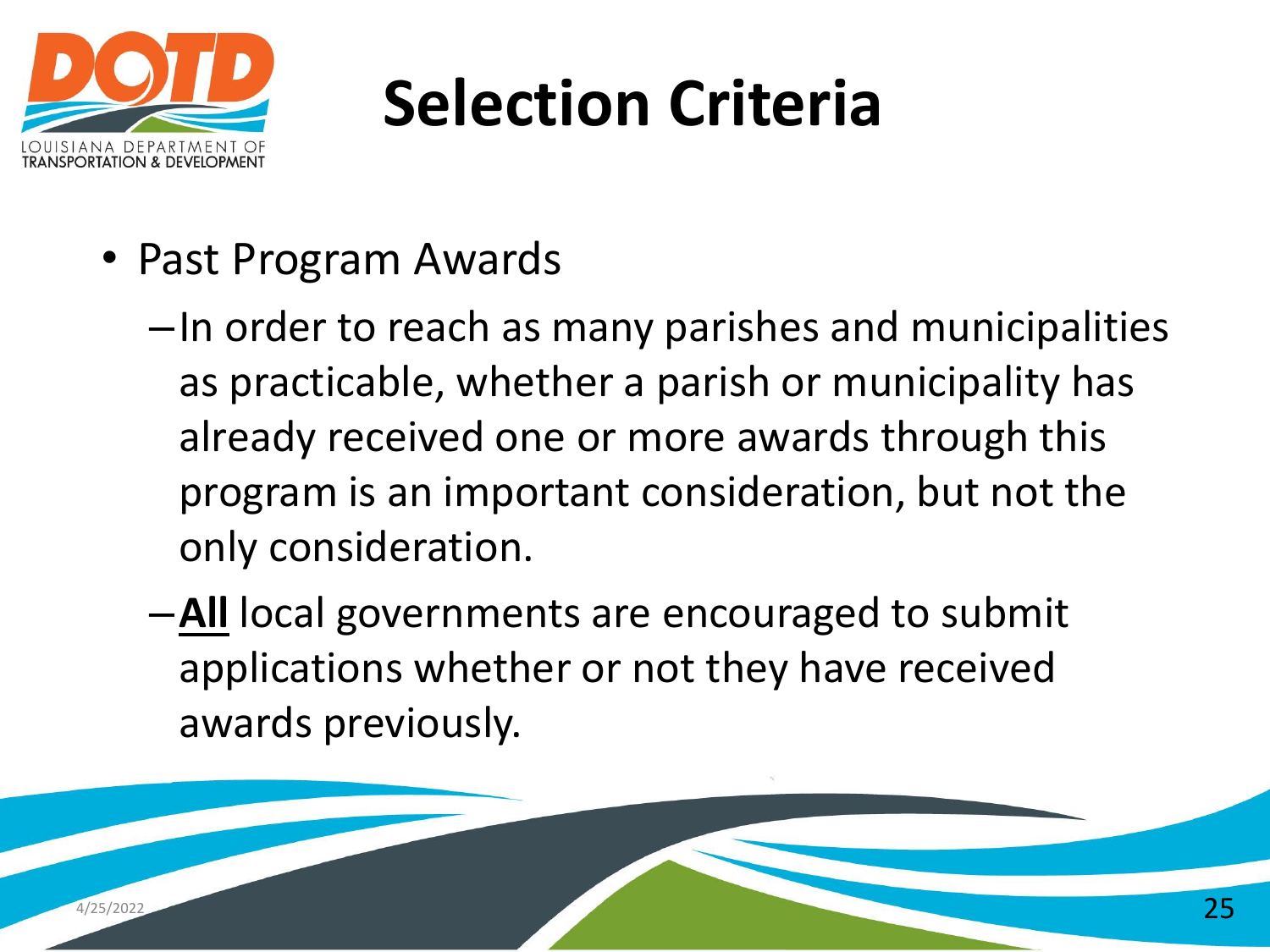

- Again, this program is not currently funded.
- It's a program we would like to implement if additional state funding stream is secured.